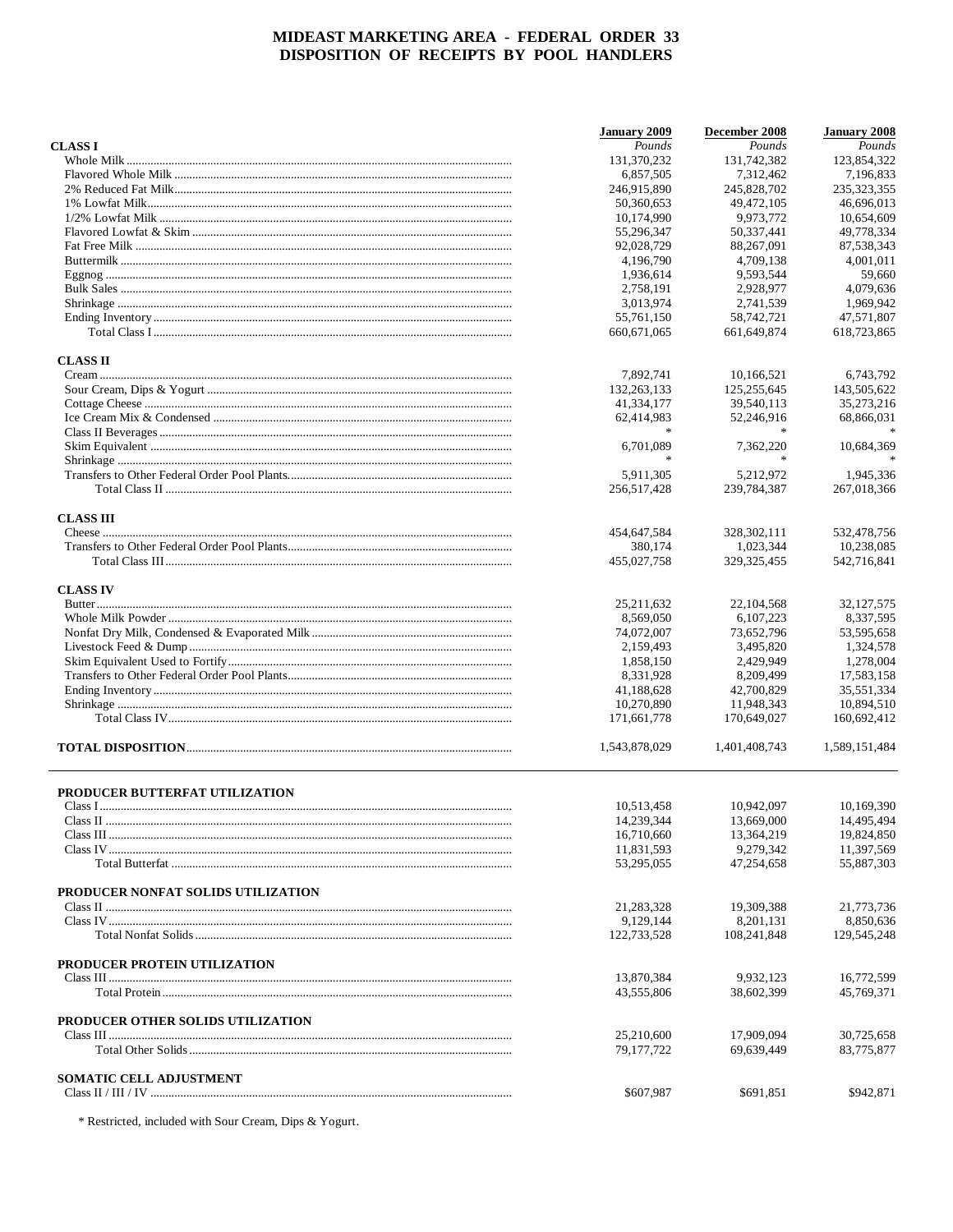|                                    | February 2009          | <b>January 2009</b>    | February 2008           |
|------------------------------------|------------------------|------------------------|-------------------------|
| <b>CLASSI</b>                      | Pounds                 | Pounds                 | Pounds                  |
|                                    | 115,703,381            | 131,370,232            | 117,656,990             |
|                                    | 6.973.688              | 6.857.505              | 7,039,013               |
|                                    | 213,722,328            | 246,915,890            | 222,317,121             |
|                                    | 45,737,485             | 50,360,653             | 44,741,327              |
|                                    | 8,601,094              | 10,174,990             | 10,380,939              |
|                                    | 57,297,658             | 55,296,347             | 44,493,246              |
|                                    | 80,525,231             | 92,028,729             | 83,798,048              |
|                                    | 4,041,011              | 4,196,790              | 4,012,250               |
|                                    | 2,259,494              | 1,936,614              | 51,964                  |
|                                    | 2,214,539              | 2,758,191              | 3,683,409               |
|                                    | 1,598,014              | 3,013,974              | 1,107,927               |
|                                    | 64,168,890             | 55,761,150             | 49.595.417              |
|                                    | 602,842,813            | 660,671,065            | 588,877,651             |
| <b>CLASS II</b>                    |                        |                        |                         |
|                                    | 7,680,341              | 7,892,741              | 6,793,238               |
|                                    | 121,434,399            | 132, 263, 133          | 125,326,306             |
|                                    | 40,510,795             | 41,334,177             | 33,835,645              |
|                                    | 62,037,905             | 62,414,983             | 63,651,793              |
|                                    |                        |                        |                         |
|                                    | 8,358,620              | 6,701,089              | 9,387,279               |
|                                    | $\frac{1}{2}$          |                        | 826,163                 |
|                                    | 6,256,618              | 5,911,305              | 2,140,075               |
|                                    | 246,278,678            | 256,517,428            | 241,960,499             |
| <b>CLASS III</b>                   |                        |                        |                         |
|                                    | 421,520,595            | 454,647,584            | 508,912,498             |
|                                    | 3,051,709              | $\Omega$               | $\theta$                |
|                                    | 689,863                | 380,174                | 9,441,001               |
|                                    | 10,768,481             | $\Omega$               | $\Omega$                |
|                                    | 436,030,648            | 455,027,758            | 518, 353, 499           |
|                                    |                        |                        |                         |
| <b>CLASS IV</b>                    | 20,326,930             | 25, 211, 632           | 20,965,946              |
|                                    | 4,408,495              | 8,569,050              | 7,126,184               |
|                                    | 68,950,886             | 74,072,007             | 61,542,860              |
|                                    | $\Omega$               | 2,159,493              | 1,736,510               |
|                                    |                        |                        |                         |
|                                    | 2,292,684<br>6,470,514 | 1,858,150<br>8,331,928 | 1,196,976<br>17,687,671 |
|                                    | 34, 151, 525           | 41,188,628             | 28,731,533              |
|                                    | $\overline{0}$         | 10.270.890             | 9,144,436               |
|                                    |                        |                        |                         |
|                                    | 136,601,034            | 171,661,778            | 148, 132, 116           |
|                                    | 1,421,753,173          | 1,543,878,029          | 1,497,323,765           |
|                                    |                        |                        |                         |
| PRODUCER BUTTERFAT UTILIZATION     | 9,583,943              | 10,513,458             | 9.566.483               |
|                                    | 13,641,520             | 14,239,344             | 13,491,709              |
|                                    | 16,567,357             | 16,710,660             | 19,482,221              |
|                                    | 8,527,245              | 11,831,593             | 9,509,447               |
|                                    | 48,320,065             | 53,295,055             | 52,049,860              |
|                                    |                        |                        |                         |
| PRODUCER NONFAT SOLIDS UTILIZATION |                        |                        |                         |
|                                    | 20,118,265             | 21,283,328             | 19,484,802              |
|                                    | 6,651,704              | 9,129,144              | 8,536,051               |
|                                    | 112,180,564            | 122,733,528            | 121,119,127             |
| PRODUCER PROTEIN UTILIZATION       |                        |                        |                         |
|                                    | 12,975,276             | 13,870,384             | 15,839,646              |
|                                    | 39,492,270             | 43,555,806             | 42,748,278              |
| PRODUCER OTHER SOLIDS UTILIZATION  |                        |                        |                         |
|                                    | 23,890,356             | 25,210,600             | 29,062,999              |
|                                    | 72,688,294             | 79,177,722             | 78,370,849              |
| SOMATIC CELL ADJUSTMENT            |                        |                        |                         |
|                                    | \$491,598              | \$607,987              | \$715,096               |
|                                    |                        |                        |                         |

\* Restricted, included with Sour Cream, Dips & Yogurt.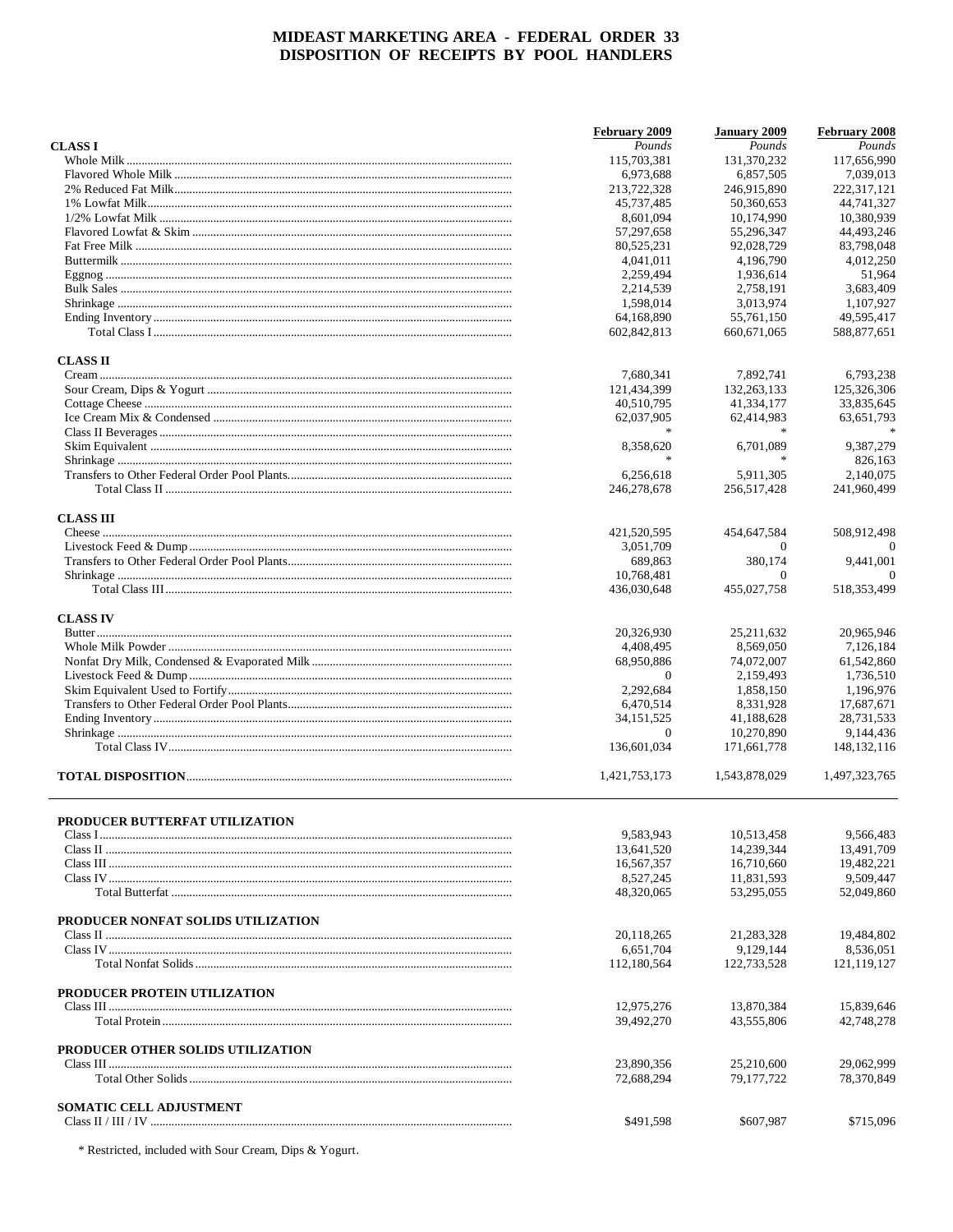|                                    | <b>March 2009</b>        | February 2009            | March 2008               |
|------------------------------------|--------------------------|--------------------------|--------------------------|
| <b>CLASSI</b>                      | Pounds                   | Pounds                   | Pounds                   |
|                                    | 124,441,611              | 115,703,381              | 122,842,920              |
|                                    | 7.968.133                | 6.973.688                | 7.360.846                |
|                                    | 231, 194, 535            | 213,722,328              | 231,336,333              |
|                                    | 48,955,429               | 45,737,485               | 46,373,212               |
|                                    | 9,424,330                | 8,601,094                | 11,181,706               |
|                                    | 73,489,993               | 57,297,658               | 44,761,305               |
|                                    | 87,284,647               | 80,525,231               | 87,405,569               |
|                                    | 4,155,877<br>2,113       | 4,041,011<br>2,259,494   | 3,946,900                |
|                                    | 2.244,850                | 2,214,539                | 3,538,063                |
|                                    | 1,846,685                | 1,598,014                | 1,238,908                |
|                                    | 57,089,760               | 64,168,890               | 44,662,049               |
|                                    | 648,097,963              | 602,842,813              | 604,647,811              |
| <b>CLASS II</b>                    |                          |                          |                          |
|                                    | 8,580,383                | 7,680,341                | 7,158,018                |
|                                    | 136, 106, 721            | 121,434,399              | 133,593,307              |
|                                    | 48,190,397               | 40,510,795               | 35,807,973               |
|                                    | 68,166,053               | 62,037,905               | 69.120.005               |
|                                    | $\ast$ $\ast$            | $\ast$ $\ast$            | **                       |
|                                    | 12,152,015<br>$\gg \gg$  | 8,358,620<br>$**$        | 10,991,773<br>$\pm\pm$   |
|                                    | 9,733,683                | 6,256,618                | 3,760,167                |
|                                    | 282,929,252              | 246,278,678              | 260.431.243              |
| <b>CLASS III</b>                   |                          |                          |                          |
|                                    | 466,944,521              | 421,520,595              | 344,600,302              |
|                                    | 0                        | 3,051,709                |                          |
|                                    | 1,327,946                | 689,863                  | 6,812,242                |
|                                    | 0                        | 10,768,481               | $\Omega$                 |
|                                    | 468,272,467              | 436,030,648              | 351,412,544              |
| <b>CLASS IV</b>                    |                          |                          |                          |
|                                    | 20,947,178               | 20,326,930               | 21,503,143               |
|                                    | 5,859,717                | 4,408,495                | 9,288,634                |
|                                    | 77,271,280               | 68,950,886               | 73,652,576               |
|                                    | 2,491,651                | $\theta$                 | 1,483,871                |
|                                    | 1,790,381                | 2,292,684                | 1,308,316                |
|                                    | 9,967,285                | 6,470,514                | 16,062,983               |
|                                    | 43,527,286               | 34, 151, 525             | 45,381,507               |
|                                    | 12,198,456               | $\Omega$                 | 11,254,384               |
|                                    | 174,053,234              | 136,601,034              | 179,935,414              |
|                                    | 1,573,352,916            | 1.421.753.173            | 1,396,427,012            |
|                                    |                          |                          |                          |
| PRODUCER BUTTERFAT UTILIZATION     |                          |                          |                          |
|                                    | 10,082,102               | 9,583,943                | 9,839,490                |
|                                    | 16,072,684               | 13,641,520               | 14,328,170               |
|                                    | 16,883,197               | 16,567,357               | 13,696,302               |
|                                    | 9,516,800                | 8,527,245                | 10,716,921               |
|                                    | 52, 554, 783             | 48,320,065               | 48,580,883               |
| PRODUCER NONFAT SOLIDS UTILIZATION |                          |                          |                          |
|                                    | 22,599,049               | 20,118,265               | 21, 211, 302             |
|                                    | 9,723,710                | 6,651,704                | 11,664,456               |
|                                    | 123,050,865              | 112,180,564              | 113,079,747              |
| PRODUCER PROTEIN UTILIZATION       |                          |                          |                          |
|                                    | 13,855,864               | 12,975,276               | 10,865,163               |
|                                    | 43,058,131               | 39,492,270               | 39,821,120               |
| PRODUCER OTHER SOLIDS UTILIZATION  |                          |                          |                          |
|                                    | 25,678,821<br>79,992,734 | 23,890,356<br>72,688,294 | 19,997,712<br>73,258,627 |
|                                    |                          |                          |                          |
| SOMATIC CELL ADJUSTMENT            | \$544,390                | \$491,598                | \$692,322                |
|                                    |                          |                          |                          |

\* Restricted, included with 2% Reduced Fat Milk.

\*\* Restricted, included with Sour Cream, Dips & Yogurt.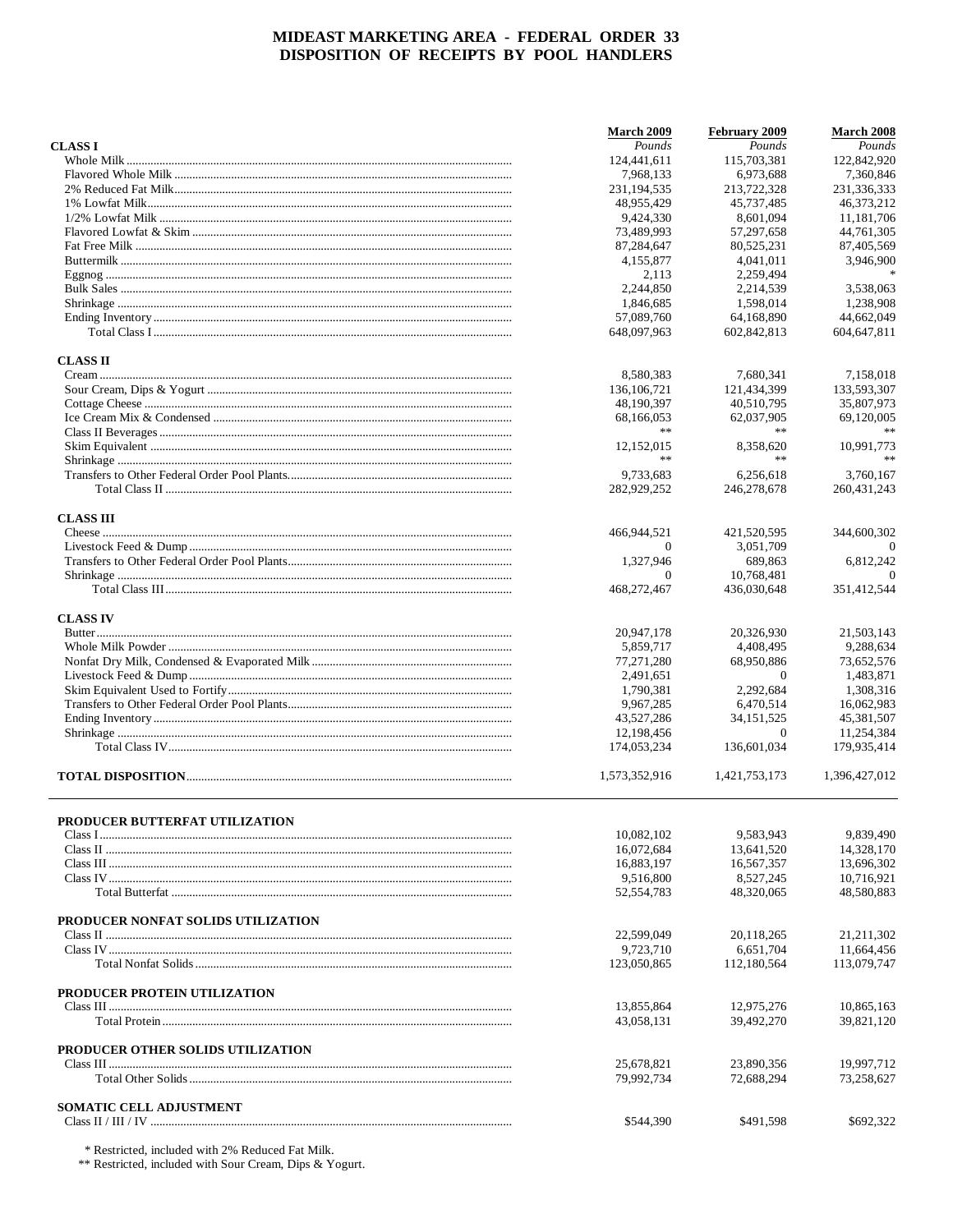|                                    | April 2009    | <b>March 2009</b> | April 2008     |
|------------------------------------|---------------|-------------------|----------------|
| <b>CLASS I</b>                     | Pounds        | Pounds            | Pounds         |
|                                    | 122,268,097   | 124,441,611       | 117,449,319    |
|                                    | 7,195,187     | 7,968,133         | 6,993,209      |
|                                    | 225,303,407   | 231, 194, 535     | 221,419,216    |
|                                    | 46,717,826    | 48,955,429        | 45,780,280     |
|                                    | 8.965.970     | 9.424.330         | 9.567.369      |
|                                    | 65,998,748    | 73,489,993        | 52,095,731     |
|                                    |               |                   |                |
|                                    | 84,928,818    | 87,284,647        | 84,551,076     |
|                                    | 3,906,151     | 4,155,877         | 3,871,562      |
|                                    | $\ast$        | 2,113             | $\overline{0}$ |
|                                    | 1,870,521     | 2,244,850         | 3,451,105      |
|                                    | 1,350,546     | 1,846,685         | 1,141,020      |
|                                    | 58,250,645    | 57,089,760        | 39.060.419     |
|                                    | 626,755,916   | 648,097,963       | 585,380,306    |
| <b>CLASS II</b>                    |               |                   |                |
|                                    | 8,628,746     | 8,580,383         | 6,927,806      |
|                                    | 139,997,610   | 136, 106, 721     | 131,956,892    |
|                                    | 50,440,651    | 48,190,397        | 35,928,890     |
|                                    |               |                   |                |
|                                    | 75,609,587    | 68,166,053        | 80,327,534     |
|                                    | $\gg \gg$     | $\ast$ $\ast$     | $\gg \gg$      |
|                                    | 12,157,925    | 12,152,015        | 13,106,978     |
|                                    | 426,855       | $\ast$ $\ast$     | 216,382        |
|                                    | 10,202,961    | 9.733.683         | 2,334,014      |
|                                    | 297,464,335   | 282,929,252       | 270,798,496    |
| <b>CLASS III</b>                   |               |                   |                |
|                                    | 482,756,113   | 466,944,521       | 505,701,551    |
|                                    | 699,638       | 1,327,946         | 8.365.510      |
|                                    | 483, 455, 751 | 468,272,467       | 514,067,061    |
| <b>CLASS IV</b>                    |               |                   |                |
|                                    | 19,957,685    | 20,947,178        | 22,930,970     |
|                                    | 6,070,275     | 5,859,717         | 7,935,645      |
|                                    | 98,192,326    | 77,271,280        | 91,020,677     |
|                                    |               |                   |                |
|                                    | 2,079,141     | 2,491,651         | 1,571,796      |
|                                    | 2,078,870     | 1,790,381         | 1,258,939      |
|                                    | 8,218,684     | 9,967,285         | 31,389,922     |
|                                    | 35,128,828    | 43,527,286        | 47,624,600     |
|                                    | 11,410,642    | 12,198,456        | 11,476,651     |
|                                    | 183, 136, 451 | 174,053,234       | 215,209,200    |
|                                    | 1,590,812,453 | 1,573,352,916     | 1,585,455,063  |
|                                    |               |                   |                |
| PRODUCER BUTTERFAT UTILIZATION     |               |                   |                |
|                                    | 9,903,298     | 10,082,102        | 9,435,106      |
| Class II                           | 16,408,321    | 16,072,684        | 15,247,067     |
|                                    | 17,299,158    | 16.883.197        | 17,987,706     |
|                                    | 8,623,454     | 9.516.800         | 10,798,386     |
|                                    | 52,234,231    | 52, 554, 783      | 53,468,265     |
| PRODUCER NONFAT SOLIDS UTILIZATION |               |                   |                |
|                                    | 23.624.476    | 22,599,049        | 21,650,271     |
|                                    | 9,091,677     | 9,723,710         | 12,442,714     |
|                                    | 123,460,677   | 123,050,865       | 126, 114, 108  |
| PRODUCER PROTEIN UTILIZATION       |               |                   |                |
|                                    | 14,270,982    | 13,855,864        | 15,408,704     |
|                                    | 42,910,026    | 43,058,131        | 43,850,245     |
| PRODUCER OTHER SOLIDS UTILIZATION  |               |                   |                |
|                                    | 26,709,818    | 25,678,821        | 28,865,048     |
|                                    | 80,550,651    | 79,992,734        | 82,263,863     |
|                                    |               |                   |                |
| SOMATIC CELL ADJUSTMENT            | \$704,822     | \$544,390         | \$810,083      |
|                                    |               |                   |                |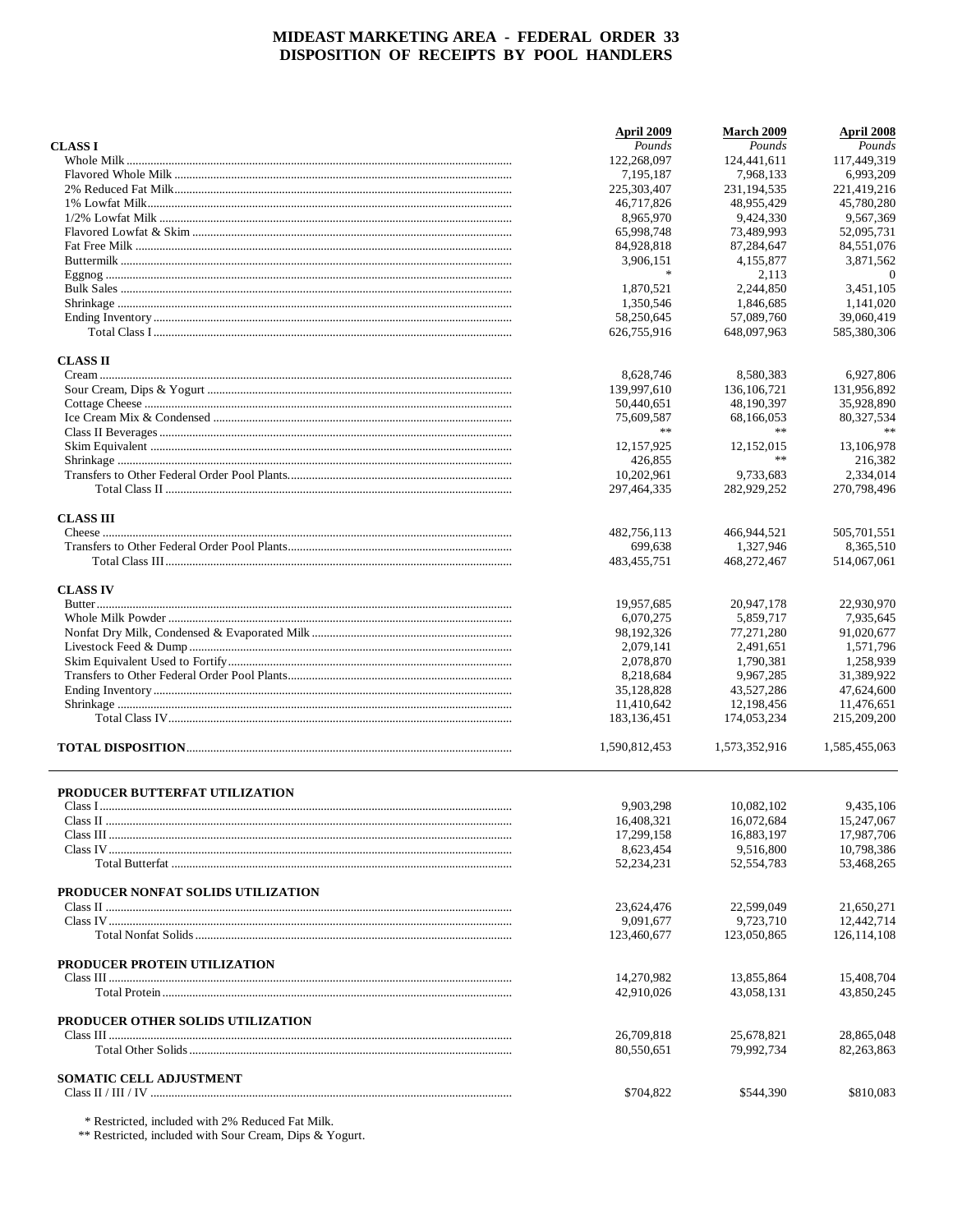|                                       | <b>May 2009</b> | April 2009    | <b>May 2008</b> |
|---------------------------------------|-----------------|---------------|-----------------|
| <b>CLASS I</b>                        | Pounds          | Pounds        | Pounds          |
|                                       | 120,547,016     | 122,268,097   | 119,895,076     |
|                                       | 7,755,955       | 7.195.187     | 7,359,348       |
|                                       | 224,602,103     | 225,303,407   | 229,904,832     |
|                                       | 48,196,378      | 46.717.826    | 46,715,700      |
|                                       | 9,331,878       | 8,965,970     | 10.423.433      |
|                                       | 65,027,149      | 65,998,748    | 50,066,604      |
|                                       | 86,158,681      | 84,928,818    | 87,048,110      |
|                                       | 3,898,546       | 3,906,151     | 4,044,391       |
|                                       | $\overline{0}$  | $\ast$        |                 |
|                                       | 2,078,429       | 1.870.521     | 4,197,720       |
|                                       | 3,162,317       | 1.350.546     | 1,560,833       |
|                                       | 62,649,805      | 58,250,645    | 50,940,797      |
|                                       | 633,408,257     | 626,755,916   | 612,156,844     |
| <b>CLASS II</b>                       |                 |               |                 |
|                                       | 8,715,325       | 8,628,746     | 6,999,060       |
|                                       | 133,780,725     | 139,997,610   | 132,939,381     |
|                                       | 45,880,086      | 50,440,651    | 38,839,165      |
|                                       | 81,540,516      | 75,609,587    | 90,611,515      |
|                                       | **              | **            |                 |
|                                       | 13,914,983      | 12,157,925    | 14,369,121      |
|                                       | 480,016         | 426,855       |                 |
|                                       | 11,236,600      | 10.202.961    | 3,652,740       |
|                                       | 295,548,251     | 297,464,335   | 287,410,982     |
| <b>CLASS III</b>                      |                 |               |                 |
|                                       | 521,029,808     | 482,756,113   | 263,443,578     |
|                                       | 4.132.683       | $\theta$      | $\Omega$        |
|                                       | 1,362,132       | 699.638       | 596.678         |
|                                       | 13,984,502      | $\Omega$      | $\Omega$        |
|                                       | 540,509,125     | 483, 455, 751 | 264,040,256     |
| <b>CLASS IV</b>                       |                 |               |                 |
|                                       | 18,409,365      | 19,957,685    | 20,584,373      |
|                                       | 8,261,947       | 6,070,275     | 10,224,518      |
|                                       | 96,009,405      | 98,192,326    | 89, 377, 652    |
|                                       | $\overline{0}$  | 2,079,141     | 2,027,844       |
|                                       | 2,788,526       | 2,078,870     | 1,358,750       |
|                                       | 9,141,978       | 8,218,684     | 15,133,913      |
|                                       | 62,121,244      | 35,128,828    | 36,954,420      |
|                                       | 0               | 11,410,642    | 10,938,569      |
|                                       | 196,732,465     | 183, 136, 451 | 186,600,039     |
|                                       |                 |               |                 |
|                                       | 1,666,198,098   | 1,590,812,453 | 1,350,208,121   |
|                                       |                 |               |                 |
| <b>PRODUCER BUTTERFAT UTILIZATION</b> | 10,013,033      | 9.903.298     | 10,055,379      |
|                                       | 16,816,140      | 16,408,321    | 16,499,375      |
|                                       | 19,019,090      | 17.299.158    | 9,338,998       |
|                                       | 8,285,014       | 8,623,454     | 8,621,548       |
|                                       | 54,133,277      | 52,234,231    | 44,515,300      |
|                                       |                 |               |                 |
| PRODUCER NONFAT SOLIDS UTILIZATION    |                 |               |                 |
|                                       | 23,769,003      | 23,624,476    | 22,406,941      |
|                                       | 10,462,002      | 9,091,677     | 11,697,673      |
|                                       | 129,973,311     | 123,460,677   | 107,538,175     |
| PRODUCER PROTEIN UTILIZATION          |                 |               |                 |
|                                       | 15,822,141      | 14,270,982    | 7,966,664       |
|                                       | 44,798,790      | 42,910,026    | 37,115,919      |
| PRODUCER OTHER SOLIDS UTILIZATION     |                 |               |                 |
|                                       | 29,986,447      | 26,709,818    | 15, 111, 881    |
|                                       | 85,174,521      | 80,550,651    | 70,422,256      |
| <b>SOMATIC CELL ADJUSTMENT</b>        |                 |               |                 |
|                                       | \$694,168       | \$704,822     | \$707,644       |
|                                       |                 |               |                 |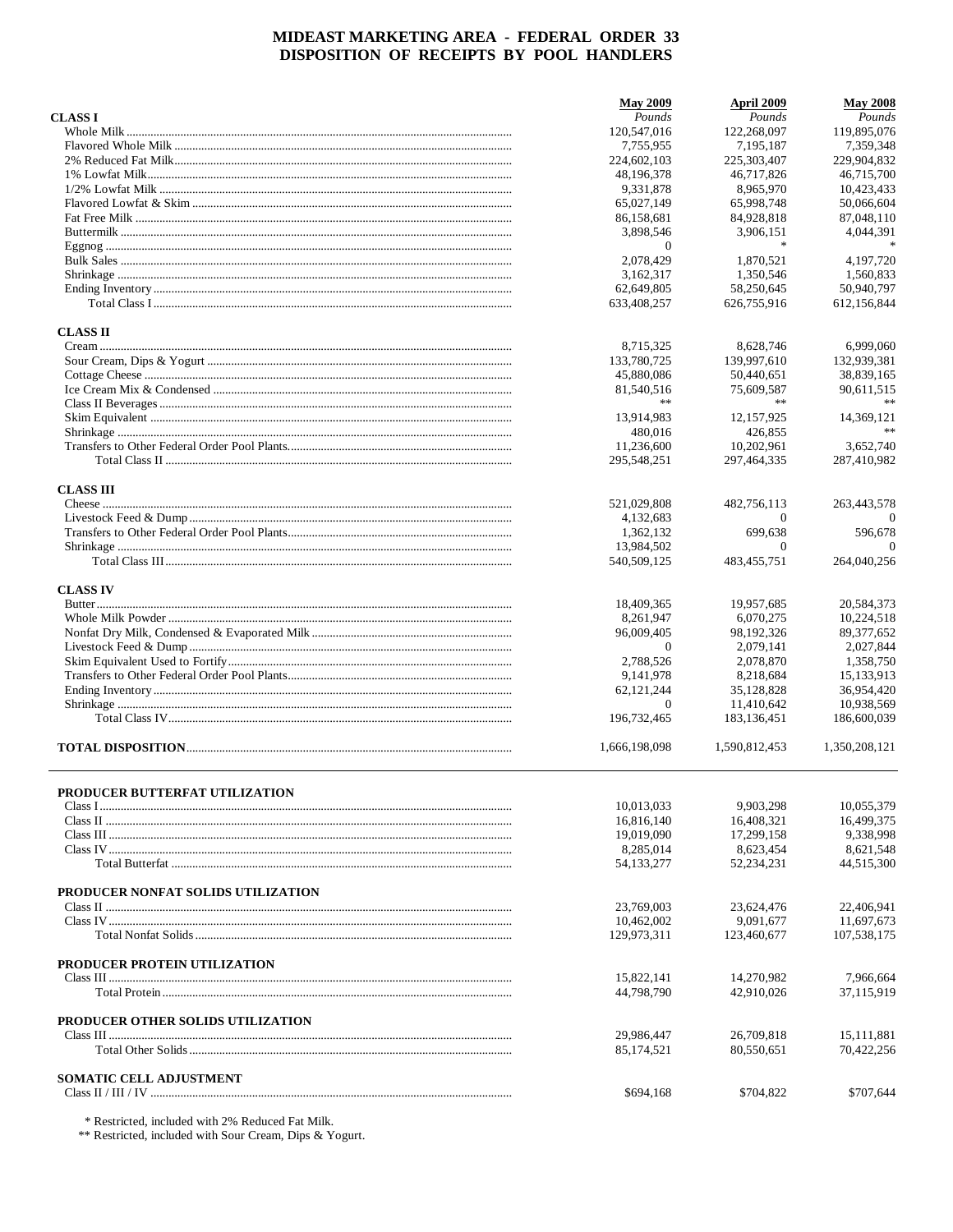|                                    | <b>June 2009</b>        | <b>May 2009</b> | <b>June 2008</b>         |
|------------------------------------|-------------------------|-----------------|--------------------------|
| <b>CLASS I</b>                     | Pounds                  | Pounds          | Pounds                   |
|                                    | 120,407,477             | 120,547,016     | 110,536,162              |
|                                    | 7,250,301               | 7,755,955       | 6,692,031                |
|                                    | 219,438,436             | 224,602,103     | 209,346,854              |
|                                    | 44, 107, 248            | 48,196,378      | 39,832,353               |
|                                    | 8,782,933               | 9,331,878       | 9,429,189                |
|                                    | 42.232.327              | 65,027,149      | 25,178,331               |
|                                    | 83,611,346              | 86,158,681      | 79,762,994               |
|                                    | 3,954,746               | 3,898,546       | 3,794,512                |
|                                    | $\ast$                  | $\theta$        | $\theta$                 |
|                                    | 1,892,353               | 2.078.429       | 2,846,051                |
|                                    | 3,098,781               | 3,162,317       | 2,866,639                |
|                                    | 62,668,153              | 62,649,805      | 47,925,116               |
|                                    | 597,444,101             | 633,408,257     | 538,210,232              |
| <b>CLASS II</b>                    |                         |                 |                          |
|                                    | 8,611,391               | 8,715,325       | 7,690,802                |
|                                    | 142,255,902             | 133,780,725     | 125,159,560              |
|                                    | 47,051,547              | 45,880,086      | 37,257,869               |
|                                    | 94,869,041              | 81,540,516      | 92,697,257               |
|                                    | **                      | **              |                          |
|                                    | 14,601,570              | 13,914,983      | 15,979,709               |
|                                    | 203,618                 | 480,016         |                          |
|                                    | 12,703,827              | 11,236,600      |                          |
|                                    | 320,296,896             | 295,548,251     | 4,313,095<br>283,098,292 |
|                                    |                         |                 |                          |
| <b>CLASS III</b>                   |                         |                 |                          |
|                                    | 511,929,028             | 521,029,808     | 313,641,849              |
|                                    | 2.820.550               | 4.132.683       | $\Omega$                 |
|                                    | 1,515,756               | 1,362,132       | 163,252                  |
|                                    | 12,606,354              | 13,984,502      | $\Omega$                 |
|                                    | 528,871,688             | 540,509,125     | 313,805,101              |
| <b>CLASS IV</b>                    |                         |                 |                          |
|                                    | 16,725,242              | 18,409,365      | 14,553,900               |
|                                    | 9,859,557               | 8,261,947       | 11,976,095               |
|                                    | 85,467,407              | 96,009,405      | 100,976,438              |
|                                    | $\Omega$                | $\theta$        | 2,446,202                |
|                                    | 2,623,480               | 2,788,526       | 1,270,859                |
|                                    | 12,478,958              | 9,141,978       | 25,876,329               |
|                                    | 33,286,399              | 62, 121, 244    | 39,092,404               |
|                                    | $\theta$                | $\theta$        | 11,751,017               |
|                                    | 160,441,043             | 196,732,465     | 207,943,244              |
|                                    |                         |                 |                          |
|                                    | 1,607,053,728           | 1,666,198,098   | 1,343,056,869            |
|                                    |                         |                 |                          |
| PRODUCER BUTTERFAT UTILIZATION     |                         |                 |                          |
|                                    | 9,670,804<br>17,664,028 | 10,013,033      | 8,730,544<br>15,930,284  |
|                                    |                         | 16,816,140      |                          |
|                                    | 17,768,562              | 19,019,090      | 11,569,227               |
|                                    | 6,122,848               | 8,285,014       | 7,012,618                |
|                                    | 51,226,242              | 54, 133, 277    | 43.242.673               |
| PRODUCER NONFAT SOLIDS UTILIZATION |                         |                 |                          |
|                                    | 24,402,557              | 23,769,003      | 22,352,158               |
|                                    | 8,550,198               | 10,462,002      | 13,720,742               |
|                                    | 124,027,608             | 129,973,311     | 105,471,061              |
| PRODUCER PROTEIN UTILIZATION       |                         |                 |                          |
|                                    | 15,243,468              | 15,822,141      | 9,317,901                |
|                                    | 42,377,863              | 44,798,790      | 35,974,690               |
| PRODUCER OTHER SOLIDS UTILIZATION  |                         |                 |                          |
|                                    | 29,279,844              | 29,986,447      | 17,925,500               |
|                                    | 81,649,745              | 85,174,521      | 69,496,371               |
|                                    |                         |                 |                          |
| <b>SOMATIC CELL ADJUSTMENT</b>     | \$623,737               | \$694,168       | \$673,441                |
|                                    |                         |                 |                          |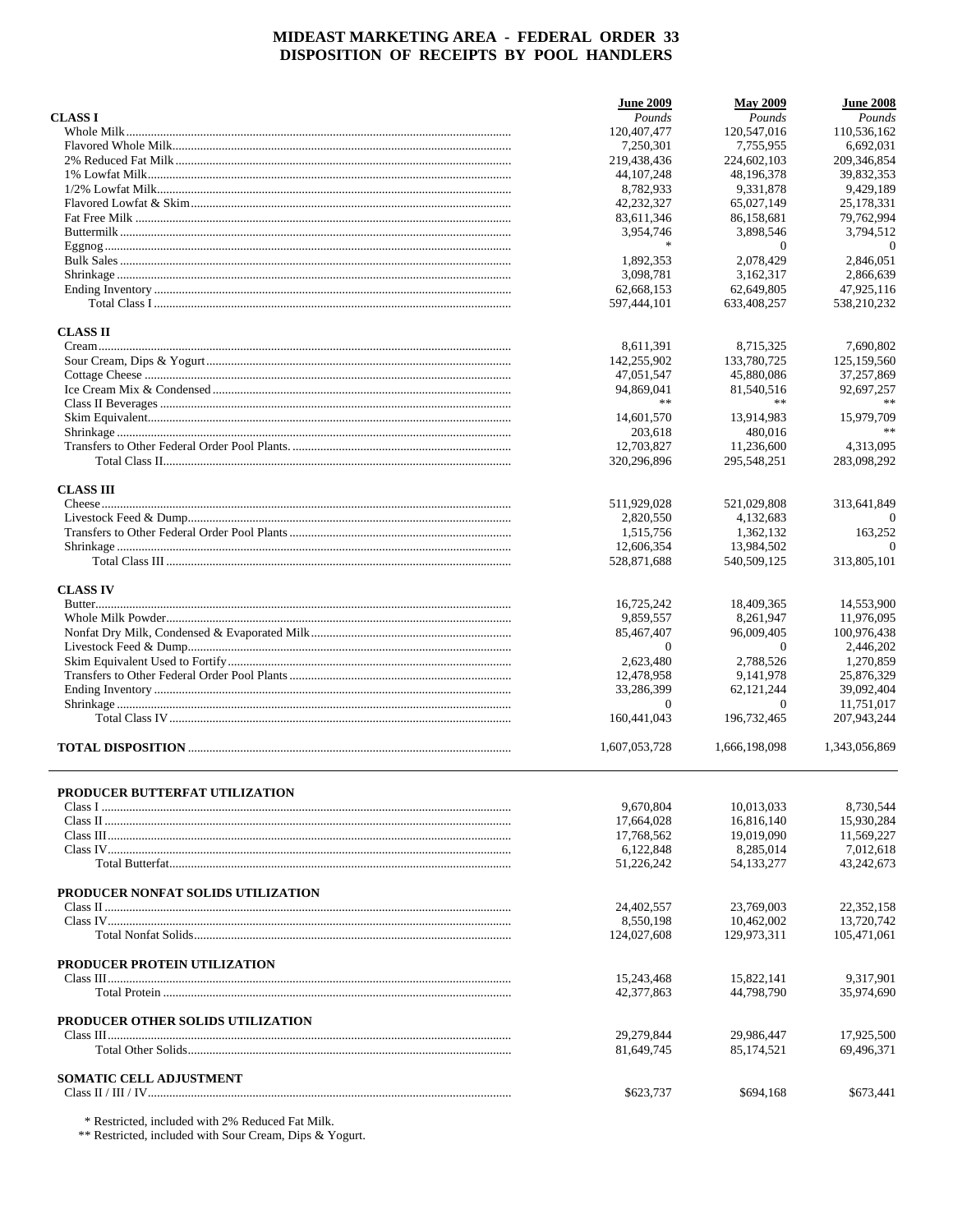|                                    | <b>July 2009</b> | <b>June 2009</b> | <b>July 2008</b> |
|------------------------------------|------------------|------------------|------------------|
| <b>CLASS I</b>                     | Pounds           | Pounds           | Pounds           |
|                                    | 122,818,143      | 120,407,477      | 116,284,175      |
|                                    | 7,111,881        | 7,250,301        | 7,359,160        |
|                                    | 230,780,366      | 219,438,436      | 221,463,339      |
|                                    | 44,003,544       | 44, 107, 248     | 40,063,940       |
|                                    | 9,342,280        | 8,782,933        | 9,646,609        |
|                                    | 37.555.282       | 42,232,327       | 29,374,720       |
|                                    | 84,988,813       | 83,611,346       | 82,589,511       |
|                                    | 4,228,064        | 3,954,746        | 3,893,990        |
|                                    | $\ast$           | $\ast$           | $\theta$         |
|                                    | 1,378,928        | 1,892,353        | 4,074,903        |
|                                    | 3,585,354        | 3.098.781        | 3,108,461        |
|                                    | 78,557,193       | 62,668,153       | 50,047,621       |
|                                    | 624, 349, 848    | 597,444,101      | 567,906,429      |
| <b>CLASS II</b>                    |                  |                  |                  |
|                                    | 8,973,436        | 8,611,391        | 8,465,849        |
|                                    | 140,444,453      | 142,255,902      | 131,359,847      |
|                                    | 43,999,988       | 47,051,547       | 41,283,782       |
|                                    | 95,774,353       | 94,869,041       | 88,437,138       |
|                                    |                  | **               |                  |
|                                    | 14,945,766       | 14,601,570       | 14,842,759       |
|                                    | 212,861          | 203,618          |                  |
|                                    | 14.016.129       | 12,703,827       | 7,875,381        |
|                                    | 318,366,986      | 320,296,896      | 292.264.756      |
|                                    |                  |                  |                  |
| <b>CLASS III</b>                   |                  |                  |                  |
|                                    | 516,936,670      | 511,929,028      | 493,453,091      |
|                                    | 3.264.778        | 2,820,550        | $\Omega$         |
|                                    | 2,165,725        | 1,515,756        | 777,440          |
|                                    | 11,323,839       | 12,606,354       | $\Omega$         |
|                                    | 533,691,012      | 528,871,688      | 494,230,531      |
| <b>CLASS IV</b>                    |                  |                  |                  |
|                                    | 14,396,968       | 16,725,242       | 12,562,229       |
|                                    | 9,231,189        | 9,859,557        | 14,512,524       |
|                                    | 74,837,307       | 85,467,407       | 80,424,403       |
|                                    | $\Omega$         | $\Omega$         | 2,301,120        |
|                                    | 2,607,036        | 2,623,480        | 1,224,280        |
|                                    | 8,980,967        | 12,478,958       | 16,176,321       |
|                                    | 24,126,913       | 33,286,399       | 31,541,974       |
|                                    | $\theta$         | $\theta$         | 12,603,873       |
|                                    | 134,180,380      | 160,441,043      | 171,346,724      |
|                                    | 1,610,588,226    | 1.607.053.728    | 1.525.748.440    |
|                                    |                  |                  |                  |
| PRODUCER BUTTERFAT UTILIZATION     |                  |                  |                  |
|                                    | 10,055,791       | 9,670,804        | 9,303,523        |
|                                    | 17,735,997       | 17,664,028       | 17,066,612       |
|                                    | 17,821,556       | 17,768,562       | 16,432,445       |
|                                    | 6,186,695        | 6,122,848        | 6,319,982        |
|                                    | 51,800,039       | 51.226.242       | 49,122,562       |
|                                    |                  |                  |                  |
| PRODUCER NONFAT SOLIDS UTILIZATION |                  |                  |                  |
|                                    | 24,625,313       | 24,402,557       | 22,825,705       |
|                                    | 8,088,931        | 8,550,198        | 10,838,293       |
|                                    | 126,388,196      | 124,027,608      | 120,223,354      |
| PRODUCER PROTEIN UTILIZATION       |                  |                  |                  |
|                                    | 15,440,015       | 15,243,468       | 14,324,696       |
|                                    | 43,253,381       | 42,377,863       | 40,813,960       |
| PRODUCER OTHER SOLIDS UTILIZATION  |                  |                  |                  |
|                                    | 29,608,066       | 29,279,844       | 27,775,214       |
|                                    | 83,134,815       | 81,649,745       | 79,409,394       |
| <b>SOMATIC CELL ADJUSTMENT</b>     |                  |                  |                  |
|                                    | \$522,130        | \$623,737        | \$541,138        |
|                                    |                  |                  |                  |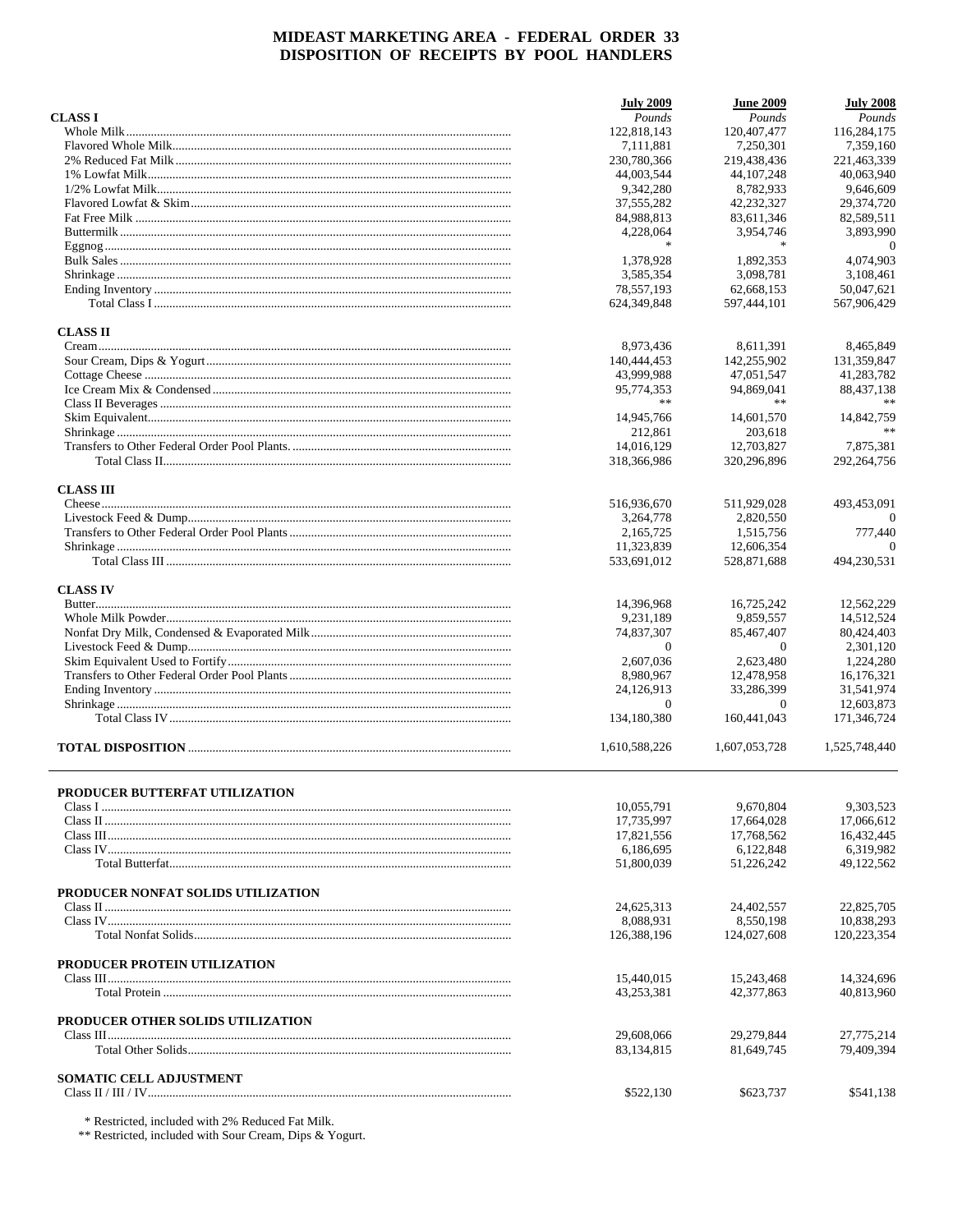|                                    | <b>August 2009</b> | <b>July 2009</b> | <b>August</b> 2008 |
|------------------------------------|--------------------|------------------|--------------------|
| <b>CLASS I</b>                     | Pounds             | Pounds           | Pounds             |
|                                    | 122,743,568        | 122,818,143      | 120,925,301        |
|                                    | 7,343,490          | 7,111,881        | 7,652,147          |
|                                    | 231,182,848        | 230,780,366      | 227,690,373        |
|                                    | 48,268,450         | 44,003,544       | 45,477,347         |
|                                    | 9,155,867          | 9,342,280        | 10,505,704         |
|                                    | 60,040,482         | 37,555,282       | 40,194,216         |
|                                    | 86,477,997         | 84,988,813       | 86,477,909         |
|                                    | 4,218,541          | 4,228,064        | 4,380,672          |
|                                    | $\theta$           | $\ast$           | $\overline{0}$     |
|                                    | 2,067,232          | 1,378,928        | 6,510,770          |
|                                    | 3,252,437          | 3,585,354        | 2.129.926          |
|                                    | 69,483,329         | 78,557,193       | 52,045,913         |
|                                    | 644,234,241        | 624,349,848      | 603,990,278        |
| <b>CLASS II</b>                    |                    |                  |                    |
|                                    | 8,207,471          | 8,973,436        | 7,677,856          |
|                                    | 138,574,638        | 140,444,453      | 135,047,551        |
|                                    | 50,890,882         | 43,999,988       | 43,951,998         |
|                                    | 92,938,398         | 95,774,353       | 73,390,882         |
|                                    | **                 | **               |                    |
|                                    | 12.614.888         | 14,945,766       | 13,961,326         |
|                                    | **                 | 212.861          | **                 |
|                                    | 12,043,480         | 14.016.129       | 6,824,417          |
|                                    | 315,269,757        | 318,366,986      | 280,854,030        |
| <b>CLASS III</b>                   |                    |                  |                    |
|                                    | 429,906,375        | 516,936,670      | 421,706,196        |
|                                    | $\Omega$           | 3,264,778        | $\Omega$           |
|                                    | 998,803            | 2,165,725        | 602,690            |
|                                    | $\overline{0}$     | 11,323,839       | $\Omega$           |
|                                    | 430,905,178        | 533,691,012      | 422,308,886        |
| <b>CLASS IV</b>                    |                    |                  |                    |
|                                    | 10,491,784         | 14,396,968       | 11,577,695         |
|                                    | 9,658,440          | 9,231,189        | 6,739,516          |
|                                    | 39,092,817         | 74,837,307       | 61,404,004         |
|                                    | 2,550,479          | $\theta$         | 2,548,863          |
|                                    | 2,768,498          | 2,607,036        | 1,370,414          |
|                                    | 13,231,932         | 8,980,967        | 12,588,648         |
|                                    | 39,135,028         | 24,126,913       | 46,668,214         |
|                                    | 12,951,269         | $\mathbf{0}$     | 12,640,505         |
|                                    | 129,880,247        | 134,180,380      | 155,537,859        |
|                                    | 1,520,289,423      | 1,610,588,226    | 1,462,691,053      |
|                                    |                    |                  |                    |
| PRODUCER BUTTERFAT UTILIZATION     |                    |                  |                    |
|                                    | 10,028,323         | 10,055,791       | 9,649,676          |
|                                    | 17,476,395         | 17,735,997       | 15,948,759         |
|                                    | 15,501,494         | 17,821,556       | 15,335,824         |
|                                    | 6,341,899          | 6,186,695        | 6,482,979          |
|                                    | 49,348,111         | 51,800,039       | 47,417,238         |
| PRODUCER NONFAT SOLIDS UTILIZATION |                    |                  |                    |
|                                    | 25,556,197         | 24,625,313       | 22,330,065         |
|                                    | 8,133,291          | 8,088,931        | 9,486,953          |
|                                    | 119,373,456        | 126,388,196      | 115,232,115        |
|                                    |                    |                  |                    |
| PRODUCER PROTEIN UTILIZATION       |                    |                  |                    |
|                                    | 12,589,616         | 15,440,015       | 12,347,311         |
|                                    | 40,993,988         | 43,253,381       | 39,504,101         |
| PRODUCER OTHER SOLIDS UTILIZATION  |                    |                  |                    |
|                                    | 23,971,015         | 29,608,066       | 23,577,127         |
|                                    | 78,379,468         | 83,134,815       | 75,728,014         |
| <b>SOMATIC CELL ADJUSTMENT</b>     |                    |                  |                    |
|                                    | \$487,043          | \$522,130        | \$454,765          |
|                                    |                    |                  |                    |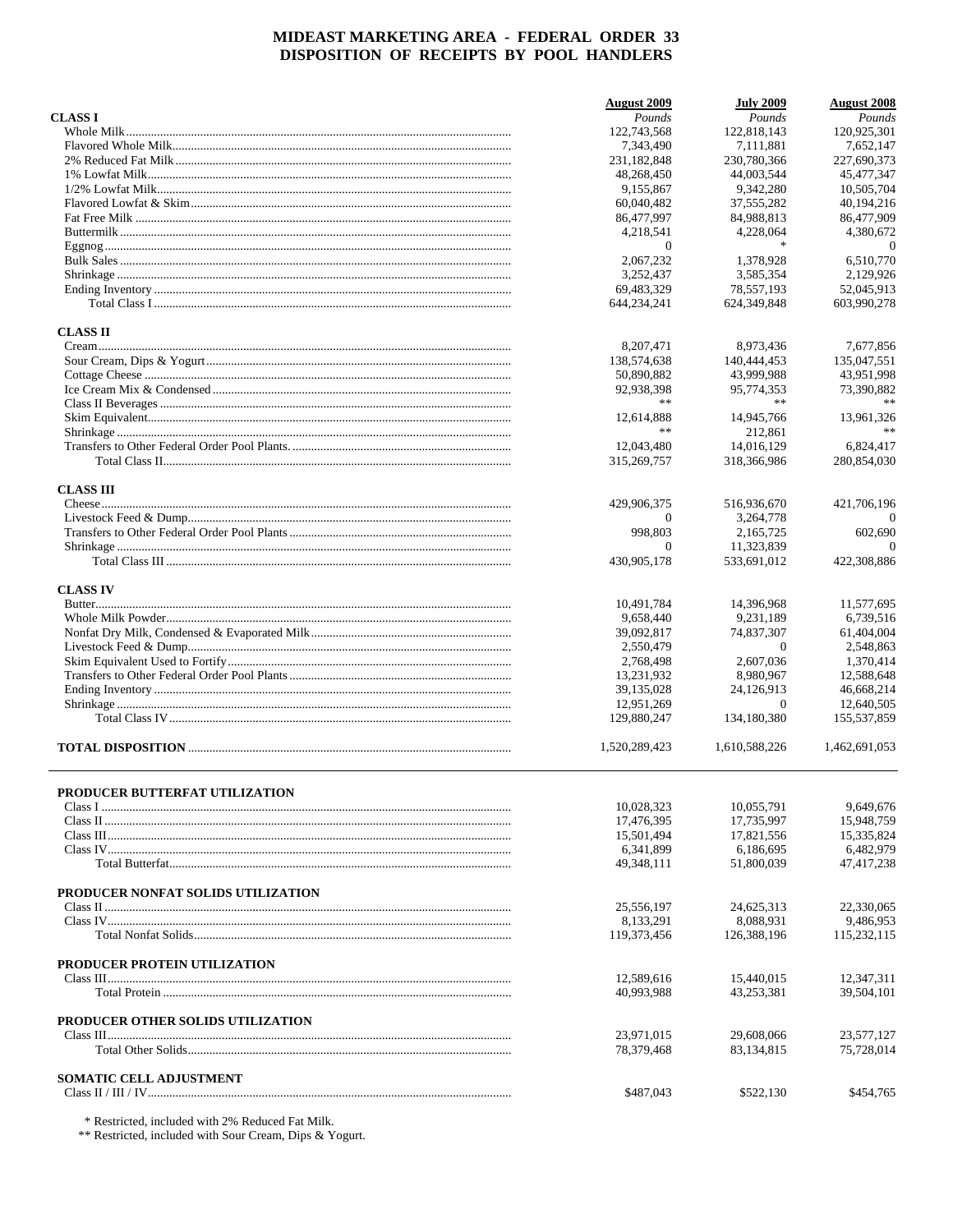|                                           | September 2009 | <b>August</b> 2009 | September 2008 |
|-------------------------------------------|----------------|--------------------|----------------|
| <b>CLASS I</b>                            | Pounds         | Pounds             | Pounds         |
|                                           | 118,106,317    | 122,743,568        | 121,246,631    |
|                                           | 7,048,869      | 7,343,490          | 7.909.148      |
|                                           | 225,434,305    | 231,182,848        | 226,428,317    |
|                                           | 55,857,749     | 48.268.450         | 47,816,308     |
|                                           | 8,906,665      | 9,155,867          | 9,620,379      |
|                                           | 71,281,852     | 60,040,482         | 63,259,065     |
|                                           | 84,435,658     | 86,477,997         | 86,289,207     |
|                                           | 3,735,830      | 4,218,541          | 4,100,112      |
|                                           | $\ast$         | $\mathbf{0}$       | 69,912         |
|                                           | 2,962,499      | 2,067,232          | 10,799,221     |
|                                           | 3,629,387      | 3,252,437          | 2,098,950      |
|                                           | 74,499,849     | 69,483,329         | 53,427,819     |
|                                           | 655,898,980    | 644,234,241        | 633,065,069    |
| <b>CLASS II</b>                           |                |                    |                |
|                                           | 8,930,532      | 8,207,471          | 8,230,867      |
|                                           | 129,990,172    | 138,574,638        | 131,311,973    |
|                                           | 45,970,239     | 50,890,882         | 43,824,782     |
|                                           | 80,082,658     | 92,938,398         | 63,226,838     |
|                                           | $\ast$ $\ast$  | **                 | 水水             |
|                                           | 10,980,145     | 12,614,888         | 11.896.584     |
|                                           |                | **                 |                |
|                                           | 11,408,583     | $\mathbf{0}$       | $\overline{0}$ |
|                                           | 2,715,369      |                    |                |
|                                           | 10,600,461     | 12,043,480         | 6.503.252      |
|                                           | 300,678,159    | 315,269,757        | 264,994,296    |
| <b>CLASS III</b>                          |                |                    |                |
|                                           | 398,970,273    | 429,906,375        | 399,762,492    |
|                                           | 2,421,149      | 998,803            | 1,371,757      |
|                                           | 401,391,422    | 430,905,178        | 401,134,249    |
| <b>CLASS IV</b>                           |                |                    |                |
|                                           | 11,844,683     | 10,491,784         | 13,052,879     |
|                                           | 8,574,547      | 9,658,440          | 7,039,252      |
|                                           | 40,355,310     | 39,092,817         | 25, 195, 165   |
|                                           | $\theta$       | 2,550,479          | 1,841,533      |
|                                           | 2,199,878      | 2,768,498          | 1,562,286      |
|                                           | 11,088,264     | 13,231,932         | 9,960,946      |
|                                           | 37,589,195     | 39,135,028         | 39,714,663     |
|                                           | $\theta$       | 12,951,269         | 9,990,053      |
|                                           | 111,651,877    | 129,880,247        | 108,356,777    |
|                                           | 1,469,620,438  | 1,520,289,423      | 1,407,550,391  |
|                                           |                |                    |                |
| PRODUCER BUTTERFAT UTILIZATION<br>Class I |                |                    | 10,040,365     |
|                                           | 10,026,167     | 10,028,323         |                |
|                                           | 16,244,163     | 17,476,395         | 14,902,031     |
|                                           | 14,930,658     | 15,501,494         | 14,811,317     |
|                                           | 6,349,448      | 6,341,899          | 6,002,878      |
|                                           | 47,550,436     | 49,348,111         | 45,756,591     |
| PRODUCER NONFAT SOLIDS UTILIZATION        |                |                    |                |
|                                           | 23,811,437     | 25,556,197         | 20,871,026     |
|                                           | 5,315,152      | 8,133,291          | 4,276,354      |
|                                           | 113,968,658    | 119,373,456        | 109, 167, 268  |
|                                           |                |                    |                |
| PRODUCER PROTEIN UTILIZATION              | 11,908,428     | 12,589,616         | 11,745,836     |
|                                           | 39.784.081     | 40,993,988         | 37,914,468     |
| PRODUCER OTHER SOLIDS UTILIZATION         |                |                    |                |
|                                           | 22,110,522     | 23,971,015         | 22,028,394     |
|                                           | 74,184,577     | 78,379,468         | 71,252,800     |
| <b>SOMATIC CELL ADJUSTMENT</b>            |                |                    |                |
|                                           | \$563,014      | \$487,043          | \$456,105      |
|                                           |                |                    |                |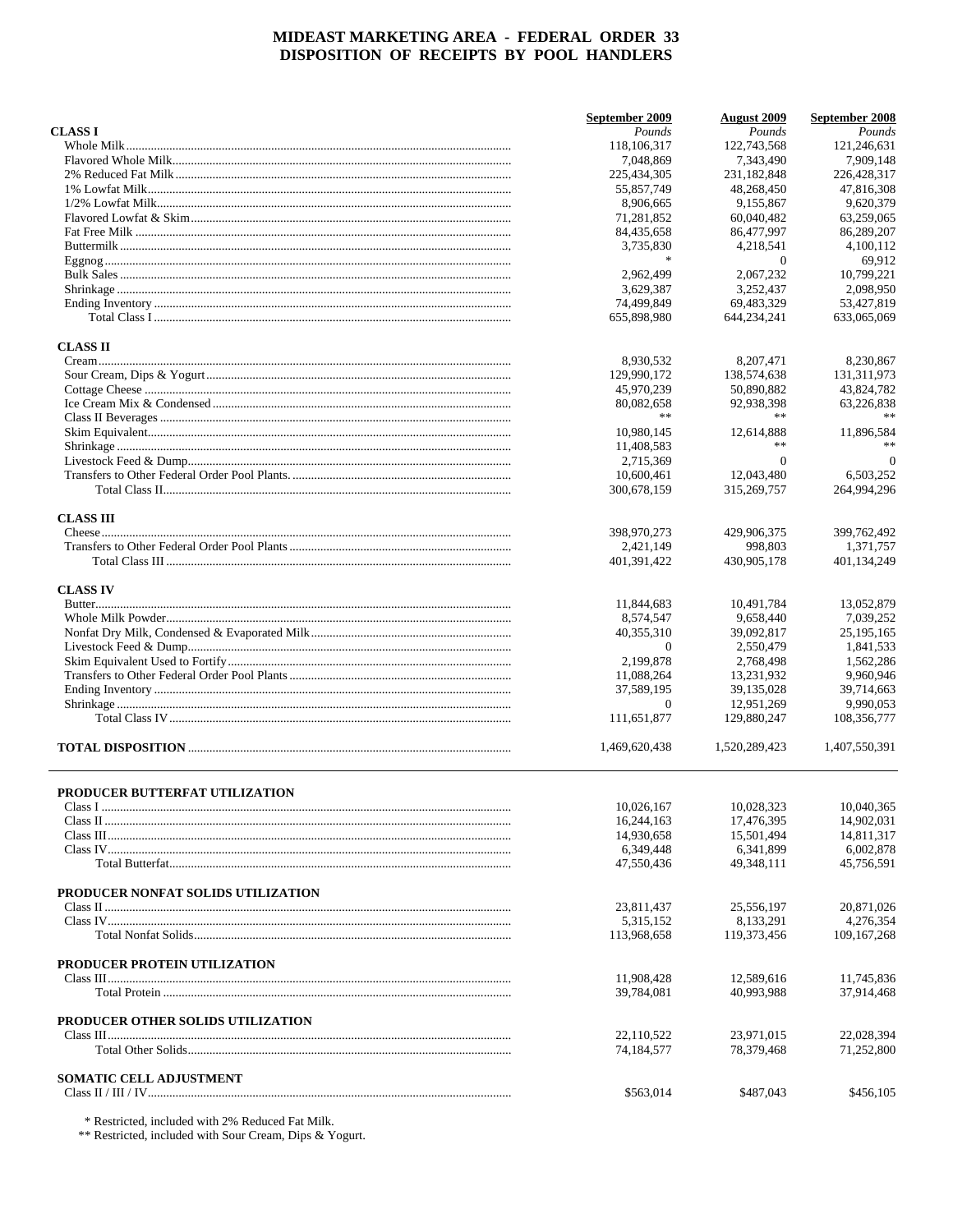|                                    | October 2009  | September 2009 | October 2008  |
|------------------------------------|---------------|----------------|---------------|
| <b>CLASS I</b>                     | Pounds        | Pounds         | Pounds        |
|                                    | 125,883,693   | 118,106,317    | 126, 567, 733 |
|                                    | 7,500,160     | 7.048.869      | 8.116.202     |
|                                    | 240,486,091   | 225,434,305    | 236,783,729   |
|                                    | 57, 113, 259  | 55,857,749     | 48.869.700    |
|                                    | 9,296,549     | 8,906,665      | 9,615,691     |
|                                    | 72, 101, 410  | 71,281,852     | 69,075,924    |
|                                    | 88,336,078    | 84,435,658     | 89,111,242    |
|                                    | 3,907,933     | 3,735,830      | 4,180,770     |
|                                    | 1,002,858     | $\ast$         | 717,082       |
|                                    | 4,896,109     | 2,962,499      | 8,570,460     |
|                                    | 1,635,899     | 3,629,387      | 3,202,900     |
|                                    | 86,931,776    | 74,499,849     | 65,206,592    |
|                                    | 699,091,815   | 655,898,980    | 670,018,025   |
| <b>CLASS II</b>                    |               |                |               |
|                                    | 9,956,160     | 8,930,532      | 9,304,385     |
|                                    | 130,910,539   | 129,990,172    | 122,646,228   |
|                                    | 46,420,726    | 45,970,239     | 44,011,001    |
|                                    | 73,202,302    | 80,082,658     | 69,697,884    |
|                                    | **            | $\ast\ast$     | 水水            |
|                                    | 9.732.434     | 10,980,145     | 10.460.379    |
|                                    | 68,306        | 11,408,583     |               |
|                                    | $\theta$      | 2,715,369      | 6,555,047     |
|                                    | 10,122,863    | 10,600,461     | $\Omega$      |
|                                    | 280,413,330   | 300,678,159    | 262,674,924   |
| <b>CLASS III</b>                   |               |                |               |
|                                    | 401, 265, 325 | 398,970,273    | 295,507,494   |
|                                    | 1,798,585     | 2,421,149      | 959,243       |
|                                    | 403,063,910   | 401,391,422    | 296,466,737   |
| <b>CLASS IV</b>                    |               |                |               |
|                                    | 13,574,137    | 11,844,683     | 15,912,276    |
|                                    | 9,816,914     | 8,574,547      | 6,544,689     |
|                                    | 29,692,931    | 40,355,310     | 40,613,618    |
|                                    | 1,852,289     | $\theta$       | 2,949,612     |
|                                    | 3,052,473     | 2,199,878      | 2,131,479     |
|                                    | 11,555,934    | 11,088,264     | 9,221,311     |
|                                    | 34,754,243    | 37,589,195     | 23,142,839    |
|                                    | 10,403,425    | $\theta$       | 10,642,981    |
|                                    | 114,702,346   | 111.651.877    | 111,158,805   |
|                                    | 1,497,271,401 | 1,469,620,438  | 1,340,318,491 |
|                                    |               |                |               |
| PRODUCER BUTTERFAT UTILIZATION     |               |                |               |
|                                    | 11,051,507    | 10,026,167     | 10,791,582    |
|                                    | 15,640,465    | 16,244,163     | 14,976,836    |
|                                    | 15,472,552    | 14,930,658     | 11,767,619    |
|                                    | 8.044.124     | 6,349,448      | 7,066,101     |
|                                    | 50,208,648    | 47,550,436     | 44,602,138    |
| PRODUCER NONFAT SOLIDS UTILIZATION |               |                |               |
|                                    | 22,339,236    | 23,811,437     | 20,652,221    |
|                                    | 5,481,518     | 5,315,152      | 5,307,311     |
|                                    | 118,048,817   | 113,968,658    | 104,320,082   |
| PRODUCER PROTEIN UTILIZATION       |               |                |               |
|                                    | 12,270,700    | 11,908,428     | 8.647.888     |
|                                    | 41,906,973    | 39,784,081     | 36,907,343    |
| PRODUCER OTHER SOLIDS UTILIZATION  |               |                |               |
|                                    | 22, 264, 729  | 22,110,522     | 15,788,239    |
|                                    | 76, 141, 844  | 74,184,577     | 67,412,739    |
|                                    |               |                |               |
| <b>SOMATIC CELL ADJUSTMENT</b>     |               |                |               |
|                                    | \$663,329     | \$563,014      | \$565,977     |
|                                    |               |                |               |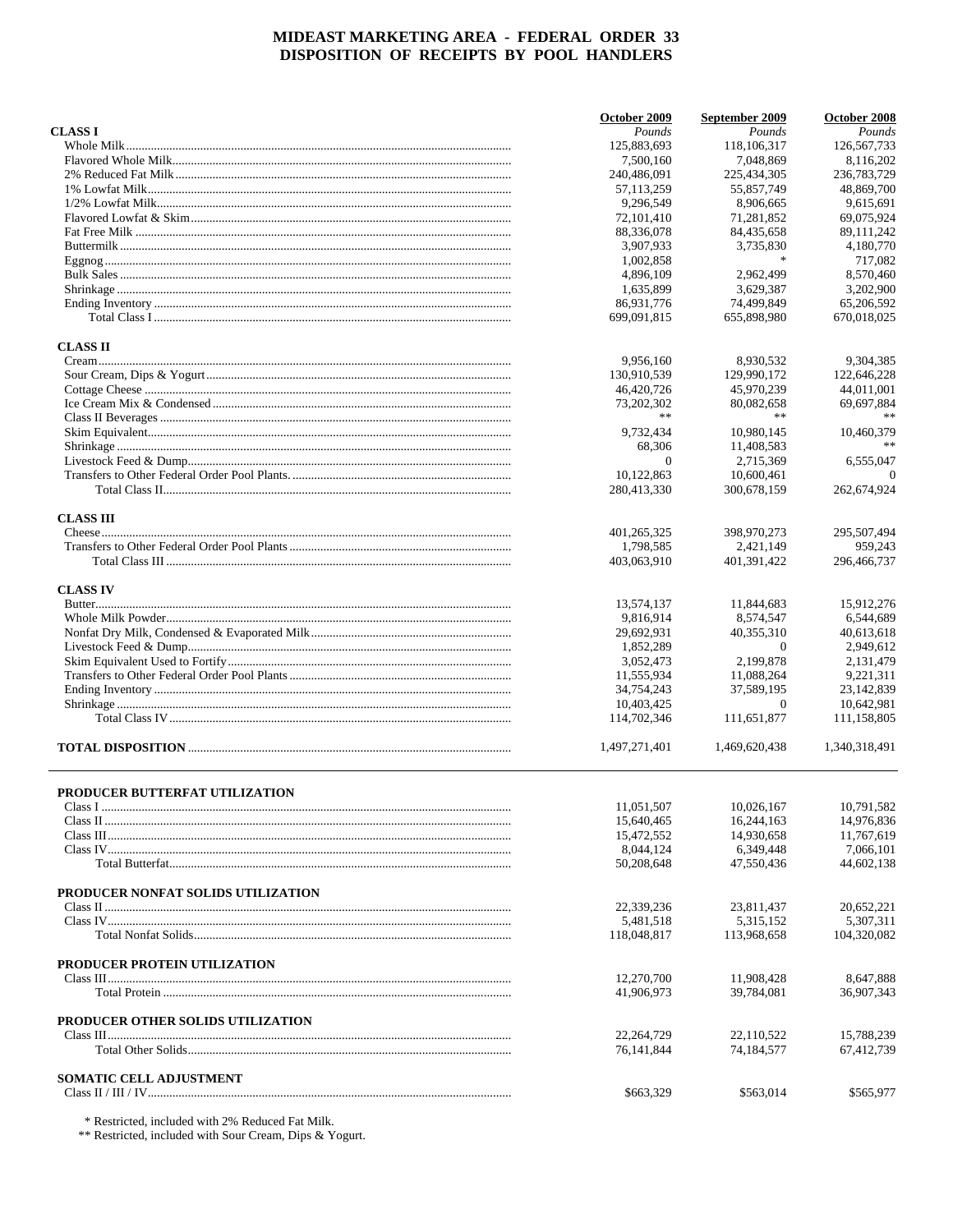|                                           | November 2009 | October 2009  | November 2008  |
|-------------------------------------------|---------------|---------------|----------------|
| <b>CLASS I</b>                            | Pounds        | Pounds        | Pounds         |
|                                           | 119,100,444   | 125,883,693   | 120.859.161    |
|                                           | 6,887,651     | 7,500,160     | 6,768,535      |
|                                           | 229,953,042   | 240,486,091   | 226,636,938    |
|                                           | 53,812,816    | 57,113,259    | 46,336,446     |
|                                           | 8,777,073     | 9,296,549     | 9,368,435      |
|                                           | 64,656,281    | 72,101,410    | 54,933,371     |
|                                           | 83,301,377    | 88,336,078    | 85,124,696     |
|                                           | 4,032,564     | 3,907,933     | 4,442,934      |
|                                           | 4.402.329     | 1.002.858     | 4,620,072      |
|                                           | 2,954,102     | 4,896,109     | 3,721,465      |
|                                           | 2,273,089     | 1,635,899     | 4,165,072      |
|                                           | 87,953,479    | 86,931,776    | 63,136,169     |
|                                           | 668, 104, 247 | 699,091,815   | 630,113,294    |
| <b>CLASS II</b>                           |               |               |                |
|                                           | 8,630,076     | 9,956,160     | 10,434,491     |
|                                           | 123,732,424   | 130,910,539   | 105,975,508    |
|                                           | 44,476,299    | 46,420,726    | 40,715,357     |
|                                           | 61,602,707    | 73,202,302    | 58,484,823     |
|                                           |               |               |                |
|                                           | 9,329,277     | 9,732,434     | 8,013,312      |
|                                           | 12,464,074    | 68,306        |                |
|                                           | 2,363,935     | $\theta$      | $\overline{0}$ |
|                                           | 9.995.943     | 10,122,863    | 5,286,017      |
|                                           | 272,594,735   | 280,413,330   | 228,909,508    |
| <b>CLASS III</b>                          |               |               |                |
|                                           | 410,527,360   | 401,265,325   | 419,638,500    |
|                                           | 2,968,131     | 1,798,585     | 1,603,197      |
|                                           | 413,495,491   | 403,063,910   | 421,241,697    |
| <b>CLASS IV</b>                           |               |               |                |
|                                           | 13,608,380    | 13,574,137    | 15,780,554     |
|                                           | 7,221,073     | 9,816,914     | 5,209,670      |
|                                           | 33,485,820    | 29,692,931    | 55,024,449     |
|                                           | $\theta$      | 1,852,289     | 2,839,932      |
|                                           | 3,110,235     | 3,052,473     | 2,442,294      |
|                                           | 13,393,901    | 11,555,934    | 11,339,902     |
|                                           | 46,583,421    | 34,754,243    | 51,103,518     |
|                                           | $\theta$      | 10,403,425    | 11,085,894     |
|                                           | 117,402,830   | 114,702,346   | 154,826,213    |
|                                           | 1,471,597,303 | 1,497,271,401 | 1.435.090.712  |
|                                           |               |               |                |
| PRODUCER BUTTERFAT UTILIZATION<br>Class I | 10,466,342    | 11,051,507    | 10,065,011     |
|                                           | 15,438,713    | 15,640,465    | 14,726,762     |
|                                           | 15,374,164    | 15,472,552    | 16,388,211     |
|                                           | 7,889,875     | 8,044,124     | 8,545,649      |
|                                           | 49,169,094    | 50,208,648    | 49,725,633     |
| PRODUCER NONFAT SOLIDS UTILIZATION        |               |               |                |
|                                           | 22, 242, 673  | 22,339,236    | 18,860,584     |
|                                           | 5,746,209     | 5.481.518     | 9,848,464      |
|                                           | 115,481,053   | 118,048,817   | 114,852,348    |
| PRODUCER PROTEIN UTILIZATION              |               |               |                |
|                                           | 12,648,310    | 12,270,700    | 12,996,516     |
|                                           | 40,981,346    | 41,906,973    | 40,943,295     |
| PRODUCER OTHER SOLIDS UTILIZATION         |               |               |                |
|                                           | 22,987,268    | 22,264,729    | 23,456,680     |
|                                           | 74,499,707    | 76,141,844    | 73,909,053     |
| SOMATIC CELL ADJUSTMENT                   |               |               |                |
|                                           | \$775,010     | \$663,329     | \$791,539      |

\* Restricted, included with Sour Cream, Dips & Yogurt.